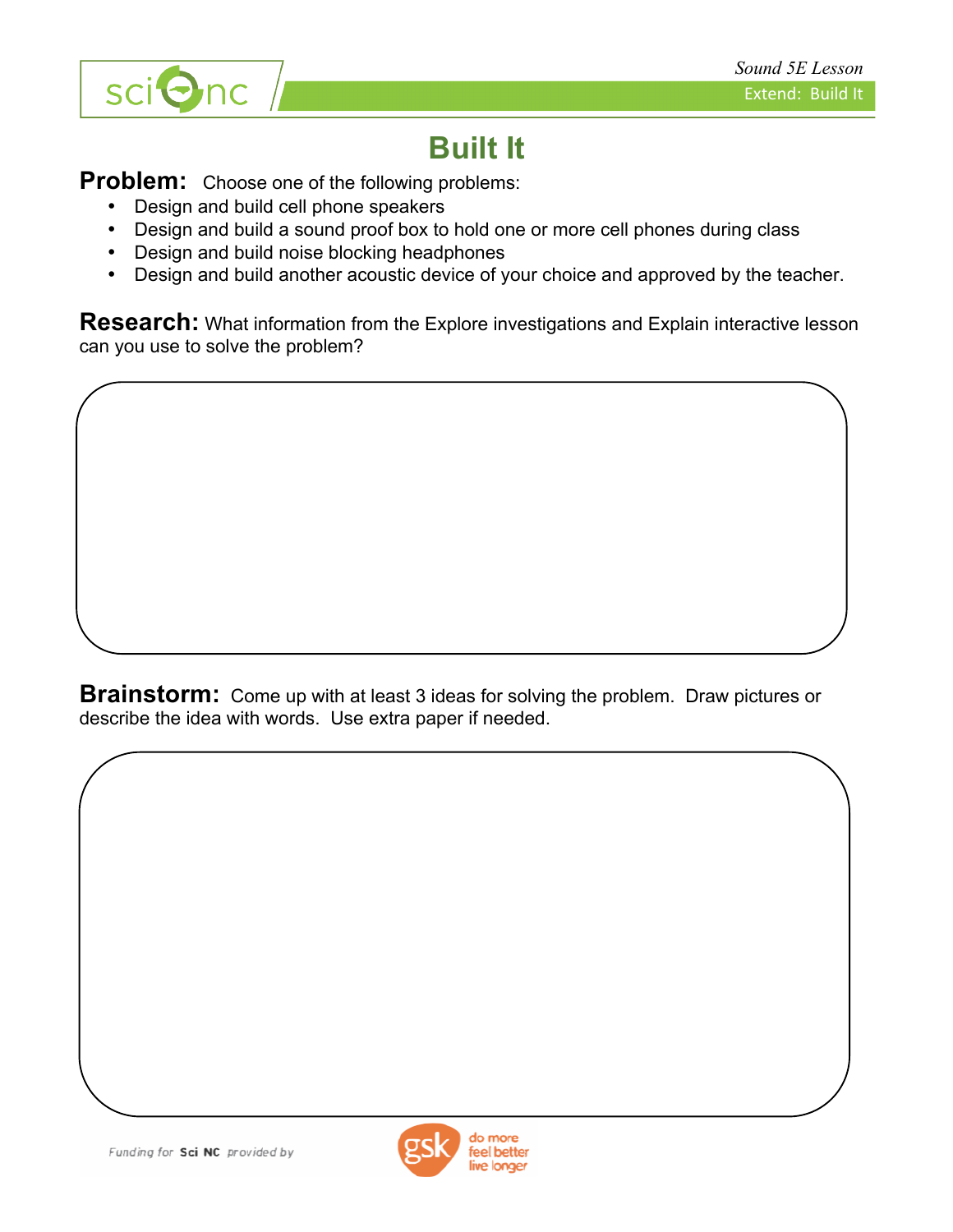

**Plan:** Select one idea to build. Draw and label a diagram. Make a list of the materials and tools you will need. Get approval from the teacher before moving to the next step.

**Create:** Build the solution. Make adjustments to the plan as needed and describe them below.